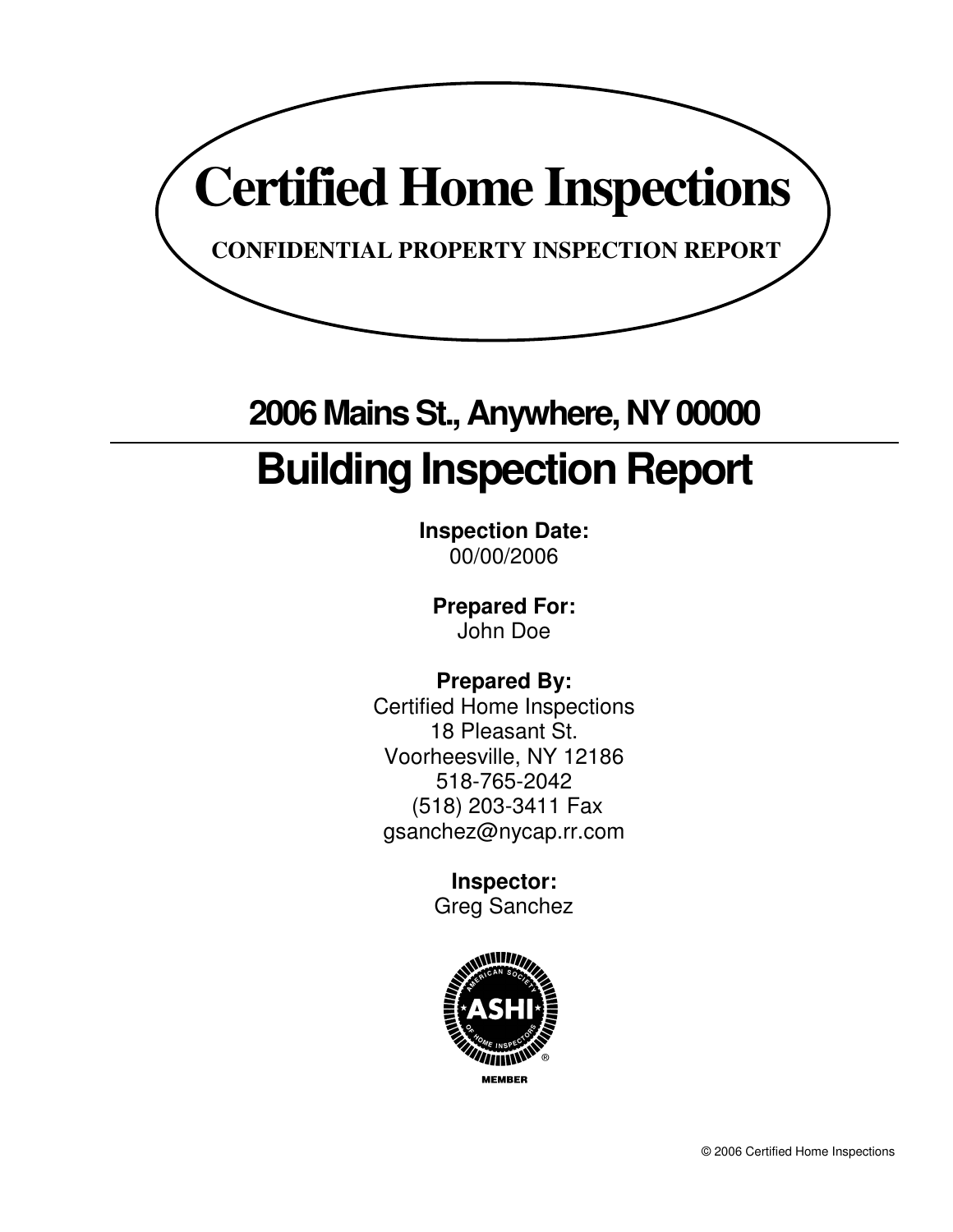# **Report Overview**

## **THE HOUSE IN PERSPECTIVE**

This is low quality home. Numerous improvements are required. A substantial investment will be required to bring the house up to acceptable condition. The costs of these repairs and the end result should be weighed against the cost of demolition and reconstruction.

## **THE SCOPE OF THE INSPECTION**

All components designated for inspection in the ASHI® Standards of Practice are inspected, except as may be noted in the "Limitations of Inspection" sections within this report.

This inspection is visual only. A representative sample of building components are viewed in areas that are accessible at the time of the inspection. No destructive testing or dismantling of building components is performed.

It is the goal of the inspection to put a home buyer in a better position to make a buying decision. Not all improvements will be identified during this inspection. Unexpected repairs should still be anticipated. The inspection should not be considered a guarantee or warranty of any kind.

Please refer to the pre-inspection contract for a full explanation of the scope of the inspection.

#### **WEATHER CONDITIONS**

Dry weather conditions prevailed at the time of the inspection. The estimated outside temperature was 45 degrees F. Weather conditions leading up to the inspection have been relatively dry.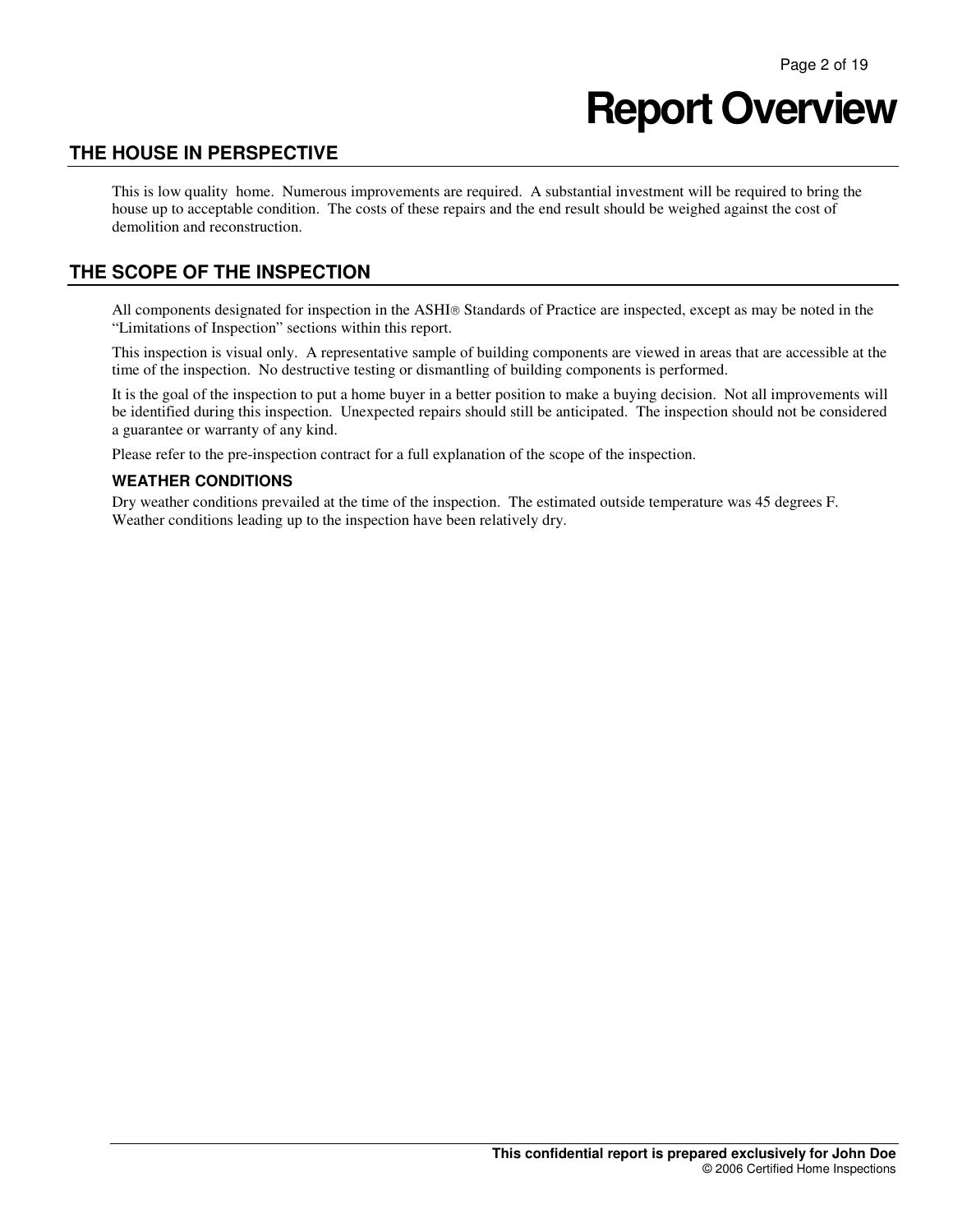# **Executive Summary**

## **CONVENTIONS USED IN THIS REPORT**

For your convenience, the following conventions have been used in this report.

- $\boxtimes$  denotes **major** discoverable items which may have a cost significance greater than \$1500 to correct and/or have structural, operating or safety implication.
- ⌧ denotes items where correction is recommended. These items were of a **safety** type and none should require greater than a \$1500 expenditure if taken individually.
- denotes items of a **maintenance** type and none should require greater than a \$1500 expenditure if taken individually.
- denotes an area where further investigation and/or **monitoring** is needed. These items are for note only.

Please note that those observations listed under "Discretionary Improvements" are not essential repairs, but represent logical long term improvements.

## **IMPROVEMENT RECOMMENDATION HIGHLIGHTS**

The following is a synopsis of the potentially significant improvements that should be budgeted for over the short term. Other significant improvements, outside the scope of this inspection, may also be necessary. Please refer to the body of this report for further details on these and other recommendations.

## **MAJOR ITEMS**

- $\mathbb{Z}$  The foundation exhibits evidence of substantial bowing and cracking at the front and rear wall. This is usually the result of excessive soil pressure on the foundation. Lot drainage and foundation improvements should be addressed. A structural engineer and/or a qualified contractor should be consulted to further evaluate this condition, provide remedies available for correction and a written estimate.
- $\mathbb{Z}$ ) The basement shows evidence of moisture penetration in the form of: (water staining (wet areas (prior attempts to repair (elevated storage. While it is impossible to predict the severity or frequency of moisture penetration on a one time visit to a home, the visible evidence suggests that basement leakage will be a chronic occurrence. Further monitoring of the foundations will be required to determine what improvements will be required.
- $\boxtimes$  The composition shingle roofing on the entire house should be replaced. It is recommended that roofing materials be removed prior to re-roofing. It is reported that this roof covering is approximately 25+ years old. Contact a roofing contractor for a written estimate.
- $\boxtimes$  The liner on the interior of the chimney is deteriorated and collapsing. Contact a chimney contractor for a written estimate.
- $\mathbb{Z}$  The vinyl siding installation is non-standard. Finishing and trim are inconsistent with standard installation techniques. Contact a qualified contractor for further evaluation, possible remedies and a written estimate.
- $\boxtimes$  Evidence of extensive mildew was observed in the main attic. This condition is usually the result of insufficient ventilation. Contact a qualified contractor for remediation and adequate ventilation techniques.
- $\boxtimes$  The installation of the vent free gas heater in the converted garage is suspect. Contact a qualified contractor for further evaluation, possible remedies and a written estimate.
- $\mathbb{Z}$  The temperature drop measured across the evaporator coil of the air conditioning system is lower than considered typical. This usually indicates that servicing is needed, given its age and current condition replacement may be necessary. A qualified heating and cooling technician should be consulted to further evaluate this condition and the remedies available for correction.

## **SAFETY ITEMS**

- $\boxtimes$  No safety springs/cables were noted on the garage door springs. The installation of safety springs/cables would improve safety.
- $\boxtimes$  The door between the house and garage should be weather-stripped and fitted with an automatic closer. This will reduce the potential of toxic automobile gases entering the house.
- ⌧ Loose wiring in the basement should be secured.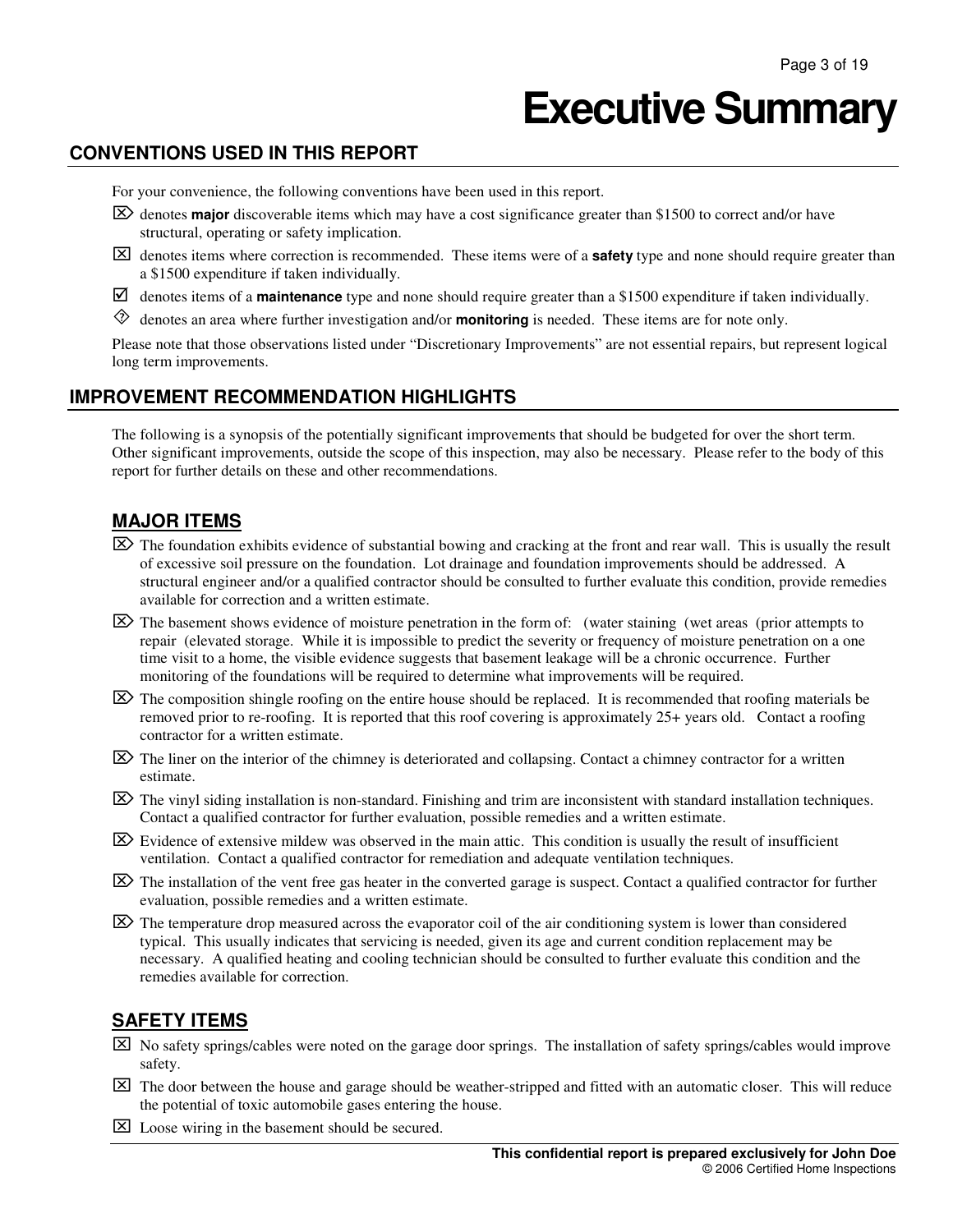- $[\times]$  Improper electrical connections in the garage should be improved. All electrical connections should be made inside junction boxes fitted with cover plates.
- ⌧ An outlet in the garage is loose. It should be replaced.
- $\boxtimes$  The installation of the distribution wiring in the garage is non-standard. It is suspected that installation was performed by an amateur, rather than a licensed electrician.
- $\boxtimes$  The installation of the oil supply line and flue for the furnace is inconsistent with standard installation techniques. Contact a qualified heating contractor for further evaluation and a written estimate.
- $\boxtimes$  For improved safety, it is recommended that a handrail be provided for the basement stairway.
- $\boxtimes$  The door at the top of the basement stairwell should open away from the stairs. It is recommended that this door be altered for improved safety.
- ⌧ The installation of smoke detectors outside sleeping areas is recommended.

## **MAINTENANCE ITEMS**

- $\mathbf{\nabla}$  Proper performance of the sump pump is critical to preventing basement leakage. Sump pumps usually serve to discharge storm water from the perimeter foundation drainage tiles. If the sump pump becomes inoperative, or if the discharge line is broken, damaged or improperly sloped, basement leakage can result. The operation of the sump pump should be carefully monitored. If the sump pump operates regularly, it may be prudent to consider a back up pump, or a battery power supply in the event of a power interruption. Please refer to the "Plumbing" section, where there may be more information on the sump pump. (Note: It is usually not possible to verify the discharge location of the sump pump line during an inspection.)
- $\triangledown$  The plumbing vent stack flashing on the main slope should be replaced.
- $\triangledown$  It is recommended that the seller of the home be consulted regarding any available warranties.
- $\boxtimes$  The grading in various locations should be improved to promote the flow of storm water away from the house. This can usually be accomplished by the addition of top soil. The ground should slope away from the house at a rate of one inch per foot for at least the first ten feet. Ideally, at least eight (8) inches of clearance should be maintained between soil level and the top of the foundation walls.
- $\boxtimes$  Basement window well(s) in various locations should be improved. Window wells protect basement windows from surface water and prevent contact with the soil.
- $\boxtimes$  Covers should be provided for basement window wells in various locations to prevent storm water from accumulating within the well.
- $\boxtimes$  A drainage swale (if effect, a wide and shallow ditch) should be created at the rear wall. Drainage swales are intended to divert storm water away from the house and ultimately off the lot.
- $\boxtimes$  The walkway presents a trip hazard. This condition should be altered for improved safety.
- $\boxtimes$  Sections of the soffit/fascia throughout were observed to be loose. The fascia (the wooden board to which the gutter is typically fastened) shows evidence of substantial rot throughout. Repair or replacement should be undertaken as necessary.
- $\boxtimes$  Vegetation growing on or within 6 inches of exterior walls should be kept trimmed away from siding, window trims, and the eaves.
- $\triangleright$  The window frames require painting and caulking on the exterior.
- $\boxtimes$  As is very typical, the basement windows have been neglected. They should be repaired or replaced as desired. Wood/soil contact should be avoided.
- $\triangleright$  The exterior door should be trimmed or adjusted to work properly.
- $\boxtimes$  The overhead garage door is substantially rotted. It should be repaired or replaced as necessary.
- $\boxtimes$  The heating system requires servicing. The dirty air filter should be replaced.
- Damaged insulation on refrigerant lines should be repaired.
- $\triangledown$  The outdoor unit of the air conditioning system requires cleaning.
- $\triangleright$  The attic insulation should be evened out in the main attic.
- $\triangleright$  Ideally, the attic access hatch in the main attic should be better insulated.
- $\triangledown$  The level of attic ventilation in the main attic should be improved. It is generally recommended that one (1) square foot of free vent area be provided for every one hundred and fifty (150) square feet of ceiling area. Proper ventilation will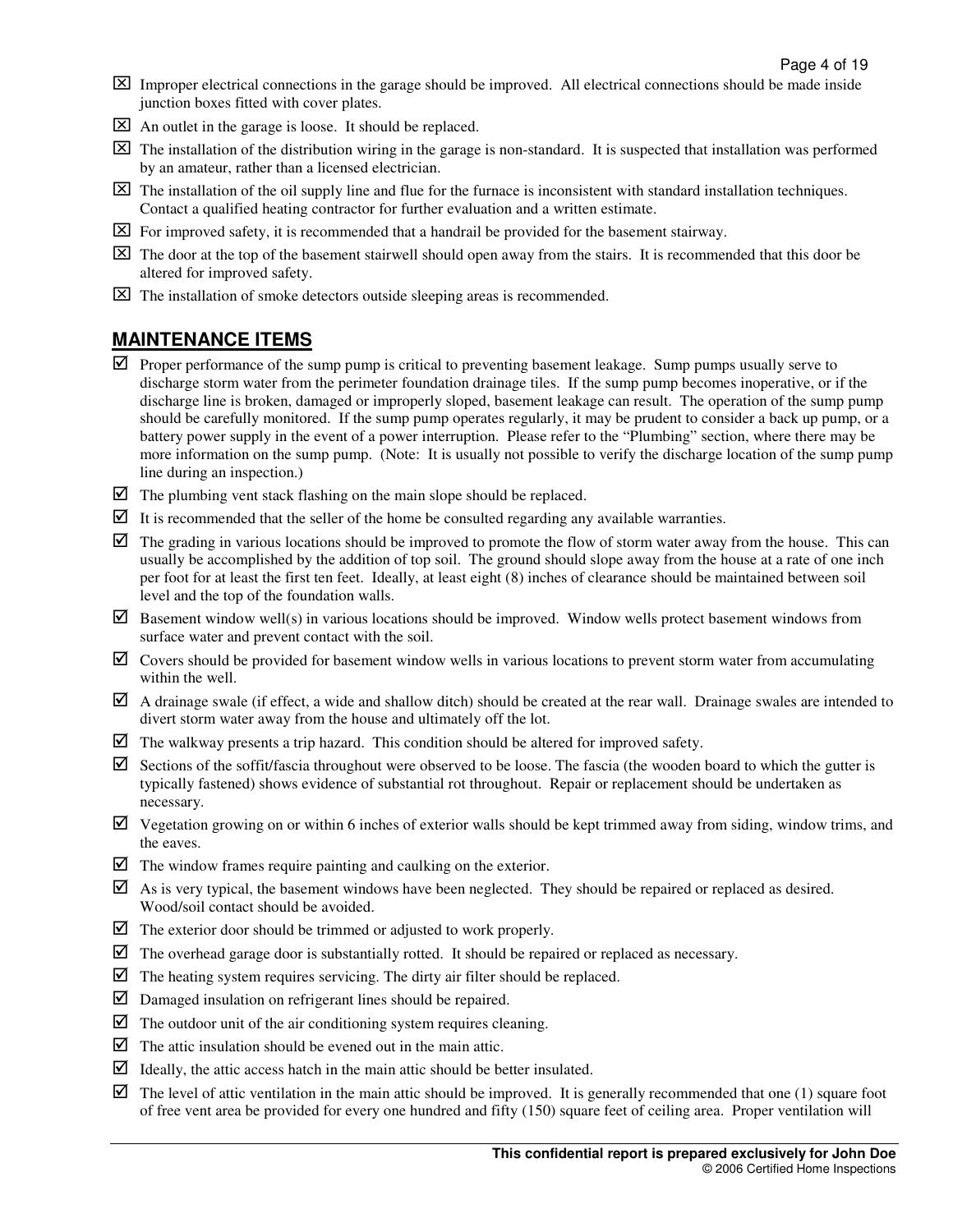help to keep the house cooler during warm weather and extend the life of roofing materials. In colder climates, it will help reduce the potential for ice dams on the roof and condensation within the attic.

- $\triangledown$  The passage of air between the attic soffit vents and the roof cavity in the main attic appears to be obstructed. "Baffles" should be provided to hold back insulation and allow for free movement of air within the roof space. This area should be further investigated and improved where necessary.
- Exhaust vent pipes in the main attic should be insulated and vented to the building exterior.
- $\boxtimes$  The installation of the waste piping in the basement is not workmanlike. Unsealed opening in the waste piping in the basement should be corrected. Disconnected plumbing was visible at the rear wall.
- $\boxtimes$  The installation of the sump pump in the basement should be improved to ensure proper performance. The sump pit in the basement should be covered for improved safety. The sump pump piping is leaking at the rear wall.
- $\triangleright$  The floor tile is cracked in the kitchen.
- $\boxtimes$  The original wood frame windows in many locations are in disrepair. This is a common condition that does not necessitate immediate major repair. Trimming and adjustment, hardware improvements and glazing repairs would be logical long term improvements. In practice, improvements are usually made on an as needed basis only. The most important factor is that the window exteriors are well maintained to avoid rot or water infiltration.
- $\Box$  The clothes dryer should be vented to the building exterior.

## **MONITOR ITEMS**

- $\Diamond$  Evidence of condensation (in the form of mildew) was observed on the underside of the roof sheathing in the main attic. This condition can weaken the sheathing and ultimately necessitate replacement. During any planned re-roofing, the sheathing should be investigated to determine if replacement is needed.
- $\Diamond$  The masonry chimney shows evidence of spalling (surface deterioration of the masonry). Rebuilding of this chimney will ultimately be necessary. A rain cap and vermin screen should be installed on the masonry chimney.
- $\Diamond$  As is not uncommon for homes of this age and location, the air conditioning system is older. It may require a slightly higher level of maintenance, and may be more prone to major component breakdown. Predicting the frequency or time frame for repairs on any mechanical device is virtually impossible.
- $\Diamond$  It would be wise to insulate the "rim joist" cavities in the basement.
- $\Diamond$  Basement window well(s) in various locations should be improved. Window wells protect basement windows from surface water and prevent contact with the soil.
- Lead based paint was in use until approximately 1978. According to the Federal Department of Housing and Urban Development, a lead hazard can be present in a house of this age. This can only be confirmed by laboratory analysis. An evaluation of lead in paint is beyond the scope of this inspection. For more information, consult the Environmental Protection Agency (E.P.A.) for further guidance and a list of testing labs in your area.
- $\otimes$  Radon gas is a naturally occurring gas that is invisible, odorless and tasteless. A danger exists when the gas percolates through the ground and enters a tightly enclosed structure (such as a home). Long term exposure to high levels of radon gas can cause cancer. *The Environmental Protection Agency (E.P.A.) states that a radon reading of more than 4.0 picocuries per liter of air represents a health hazard.* A radon evaluation is beyond the scope of this inspection (unless specifically requested). For more information, consult the Environmental Protection Agency (E.P.A.) for further guidance and a list of testing labs in your area.
- $\Diamond$  Carbon monoxide is a colorless, odorless gas that can result from a faulty fuel burning furnace, range, water heater, space heater or wood stove. Proper maintenance of these appliances is the best way to reduce the risk of carbon monoxide poisoning. For more information, consult the Consumer Product Safety Commission at 1-800-638-2772 (C.P.S.C.) for further guidance. It would be wise to consider the installation of carbon monoxide detectors within the home.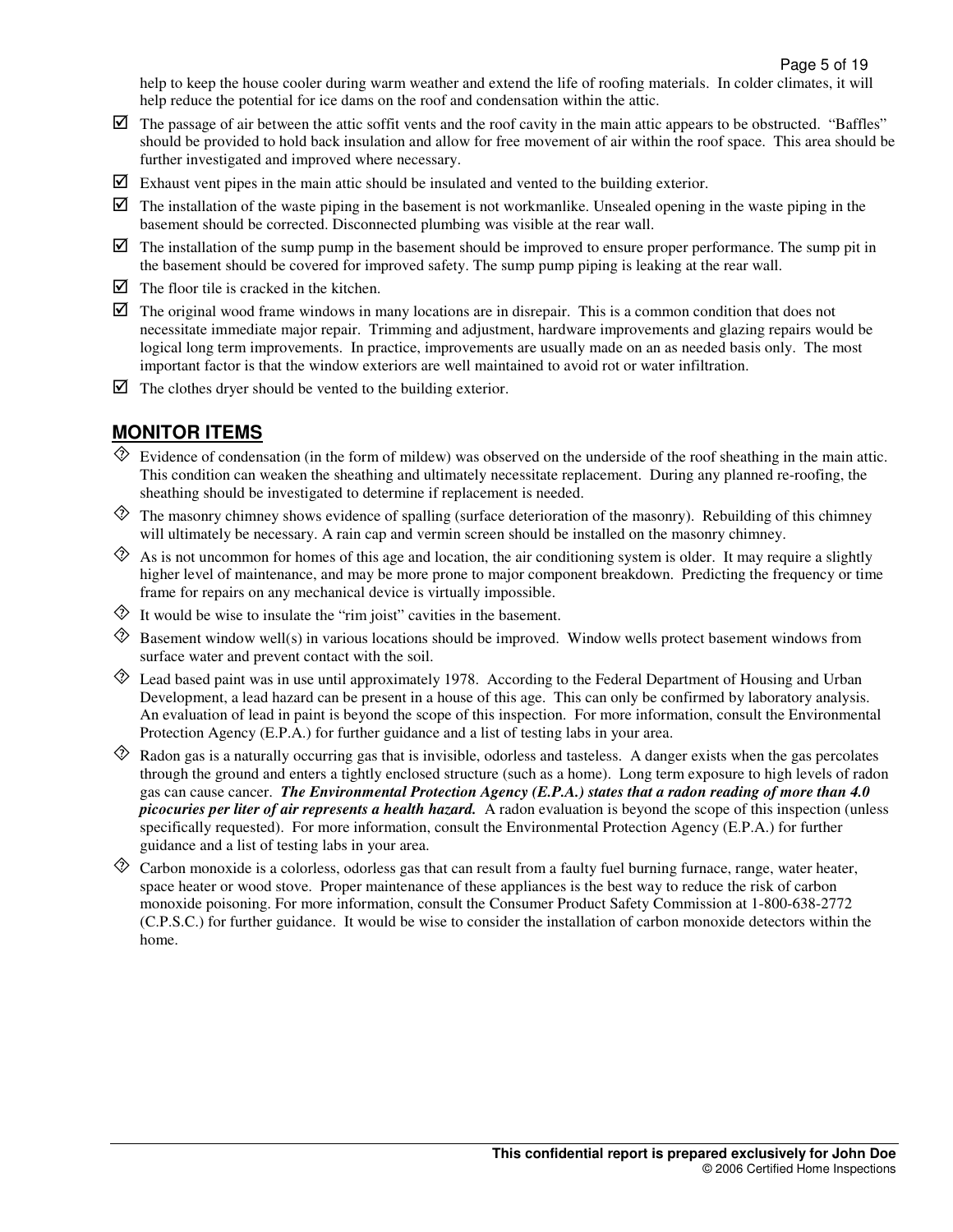# **Structural Components**

### **DESCRIPTION OF STRUCTURAL COMPONENTS**

| <b>Foundation:</b>            | •Concrete Block •Basement Configuration                             |
|-------------------------------|---------------------------------------------------------------------|
| <b>Floor Structure:</b>       | •Wood Floor Joist •Steel Columns •Wood Floor Beams •Board/Plank Sub |
|                               | Floor                                                               |
| <b>Wall Structure:</b>        | •Wood Frame                                                         |
| <b>Ceiling Structure:</b>     | $\bullet$ Joist                                                     |
| <b>Roof Structure:</b>        | $\bullet$ Rafters                                                   |
| <b>Roof Sheathing:</b>        | $\bullet$ Solid Plank                                               |
| <b>Attic Access Location:</b> | • Hallway • Attic Method Of Inspection: Viewed From Access Hatch    |
|                               |                                                                     |

## **STRUCTURAL COMPONENT OBSERVATIONS**

#### **RECOMMENDATIONS / OBSERVATIONS**

- $\mathbb{Z}$  The foundation exhibits evidence of substantial bowing and cracking at the front and rear wall. This is usually the result of excessive soil pressure on the foundation. Lot drainage and foundation improvements should be addressed. A structural engineer and/or a qualified contractor should be consulted to further evaluate this condition, provide remedies available for correction and a written estimate.
- ⌦ The basement shows evidence of moisture penetration in the form of: •water staining •wet areas •prior attempts to repair •elevated storage. *While it is impossible to predict the severity or frequency of moisture penetration on a one time visit to a home, the visible evidence suggests that basement leakage will be a chronic occurrence.* Further monitoring of the foundations will be required to determine what improvements will be required.

The vast majority of basement leakage problems are the result of insufficient control of storm water at the surface. The ground around the house should be sloped to encourage water to flow away from the foundations. Gutters and downspouts should act to collect roof water and drain the water at least five (5) feet from the foundation, or into a functional storm sewer. Downspouts that are clogged or broken below grade level, or that discharge too close to the foundation, are the most common source of basement leakage. Please refer to the Roofing and Exterior sections of the report for more information.

In the event that chronic basement leakage problems are experienced, excavation, dampproofing and/or the installation of drainage tiles may be necessary. Your plans for using the basement may also influence the approach taken to curing any leakage that is experienced. Basement leakage rarely affects the structural integrity of a home. If the leakage can be tolerated, expensive repairs can usually be avoided.

- $\boxtimes$  Proper performance of the sump pump is critical to preventing basement leakage. Sump pumps usually serve to discharge storm water from the perimeter foundation drainage tiles. If the sump pump becomes inoperative, or if the discharge line is broken, damaged or improperly sloped, basement leakage can result. The operation of the sump pump should be carefully monitored. If the sump pump operates regularly, it may be prudent to consider a back up pump, or a battery power supply in the event of a power interruption. Please refer to the "Plumbing" section, where there may be more information on the sump pump. (Note: It is usually not possible to verify the discharge location of the sump pump line during an inspection.)
- $\Diamond$  Evidence of condensation (in the form of mildew) was observed on the underside of the roof sheathing in the main attic. This condition can weaken the sheathing and ultimately necessitate replacement. During any planned re-roofing, the sheathing should be investigated to determine if replacement is needed.

## **LIMITATIONS OF STRUCTURAL COMPONENT INSPECTION**

As prescribed in the pre-inspection contract, this is a visual inspection only. Assessing the structural integrity of a building is beyond the scope of a typical home inspection. A certified professional engineer is recommended where there are structural concerns about the building. Inspection of structural components was limited by (but not restricted to) the following conditions:

- Structural components concealed behind finished surfaces could not be inspected.
- Only a representative sampling of visible structural components were inspected.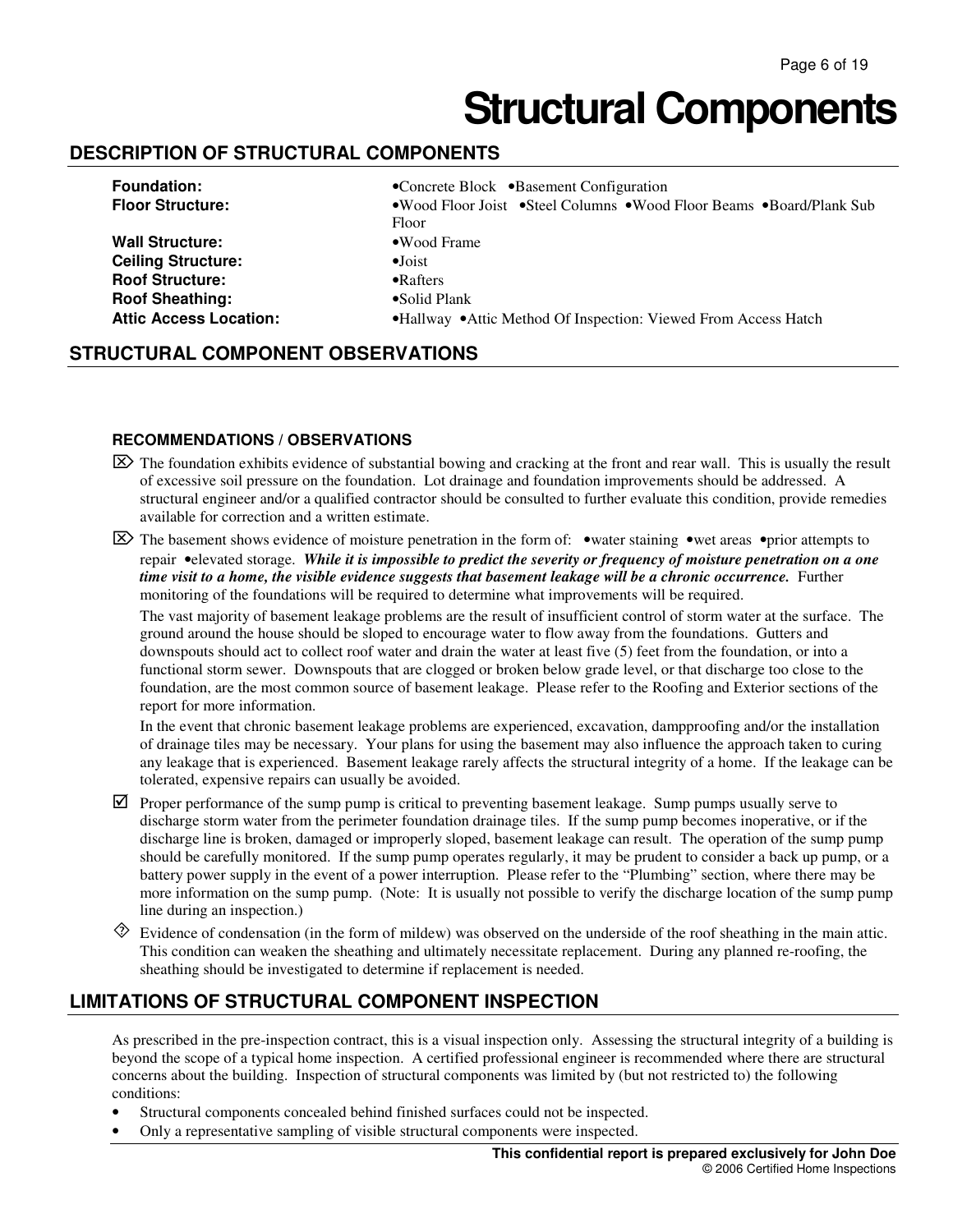• Furniture and/or storage restricted access to some structural components.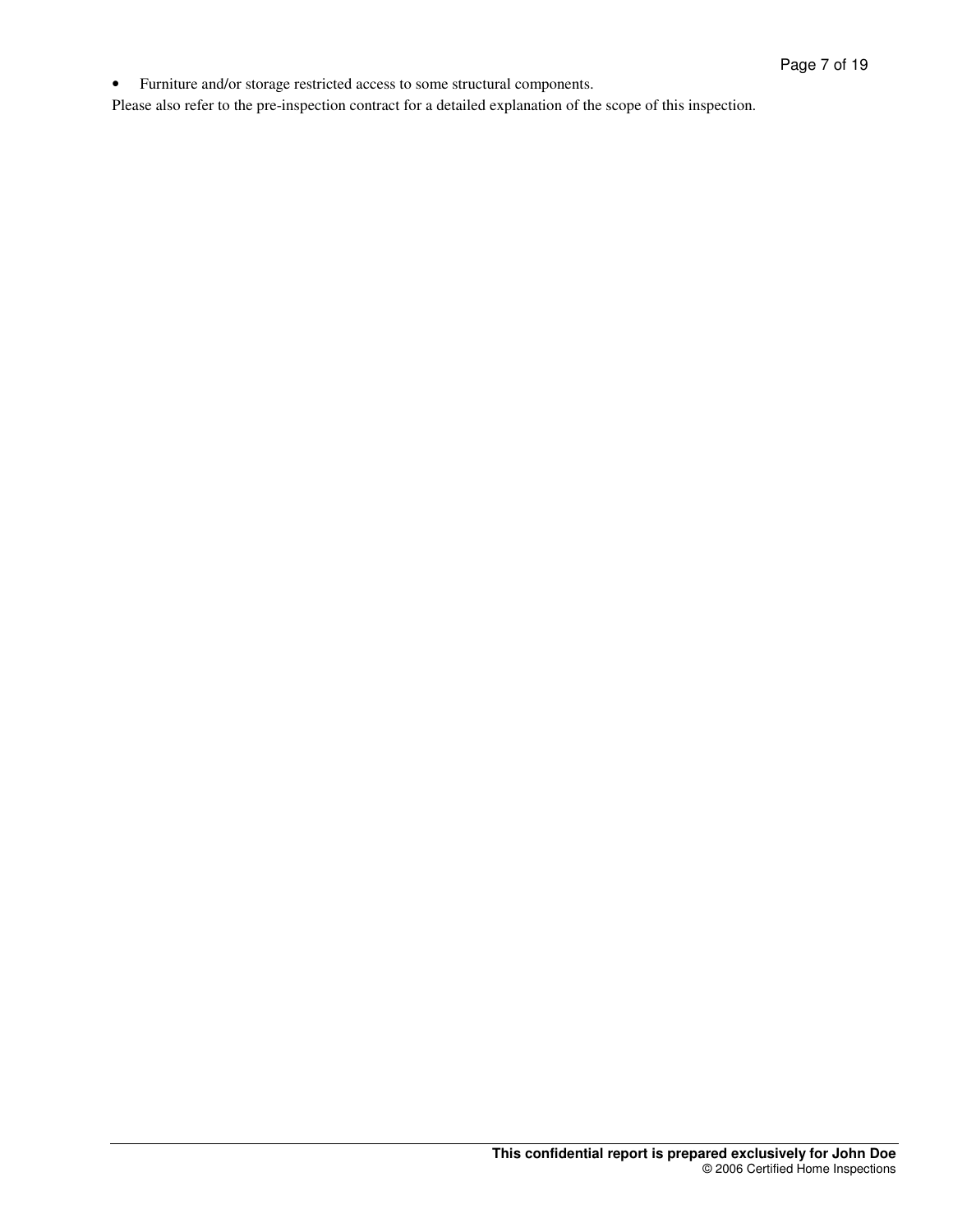# **Roofing System**

## **DESCRIPTION OF ROOFING SYSTEM**

| <b>Roof Covering:</b>          |  |
|--------------------------------|--|
| <b>Chimneys:</b>               |  |
| <b>Gutters and Downspouts:</b> |  |
| <b>Method of Inspection:</b>   |  |

•Composition Shingle •Number of roofing layers observed: One •Masonry •Lined •None Installed **Method of Inspection:** •Walked On Roof

### **ROOFING OBSERVATIONS**

### **RECOMMENDATIONS / OBSERVATIONS**

- $\boxtimes$  The composition shingle roofing on the entire house should be replaced. It is recommended that roofing materials be removed prior to re-roofing. It is reported that this roof covering is approximately 25+ years old. Contact a roofing contractor for a written estimate.
- $\boxtimes$  The liner on the interior of the chimney is deteriorated and collapsing. Contact a chimney contractor for a written estimate.
- $\Diamond$  The masonry chimney shows evidence of spalling (surface deterioration of the masonry). Rebuilding of this chimney will ultimately be necessary. A rain cap and vermin screen should be installed on the masonry chimney.
- $\triangledown$  The plumbing vent stack flashing on the main slope should be replaced.

#### **DISCRETIONARY IMPROVEMENTS**

It is recommended that the seller of the home be consulted regarding any available warranties.

The installation of rain caps and vermin screens on chimneys is a logical improvement.

## **LIMITATIONS OF ROOFING INSPECTION**

As prescribed in the pre-inspection contract, this is a visual inspection only. Roofing life expectancies can vary depending on several factors. Any estimates of remaining life are approximations only. This assessment of the roof does not preclude the possibility of leakage. Leakage can develop at any time and may depend on rain intensity, wind direction, ice build up, etc. The inspection of the roofing system was limited by (but not restricted to) the following conditions:

- The entire underside of the roof sheathing is not inspected for evidence of.
- Evidence of prior leakage may be disguised by interior finishes.
- A chimney was not entirely visible during the inspection of the roofing system.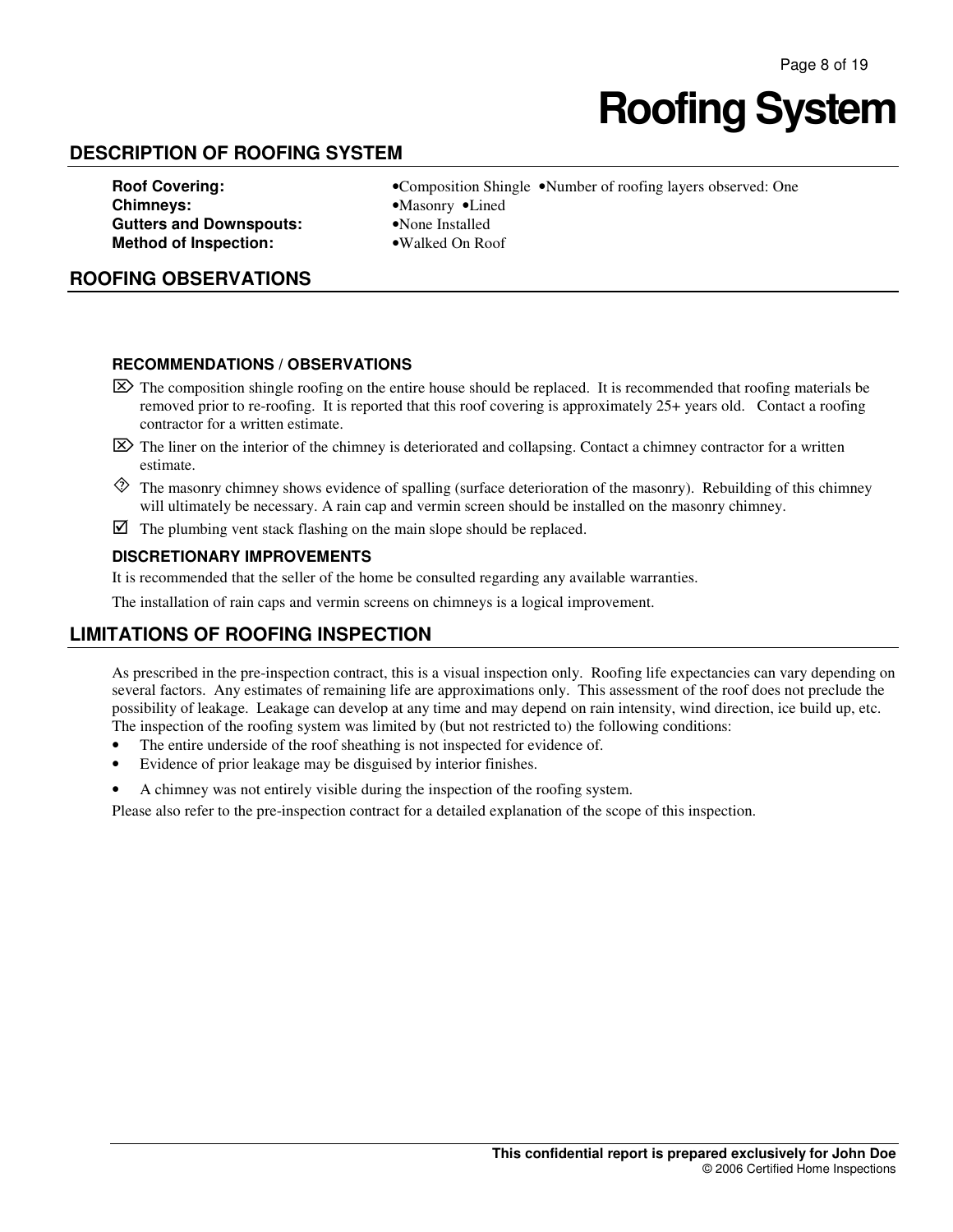# **Exterior Components**

## **DESCRIPTION OF EXTERIOR**

| Lot Grading:                    | •Graded Away From House                                  |
|---------------------------------|----------------------------------------------------------|
| Driveways:                      | $\bullet$ Asphalt                                        |
| <b>Walkways / Patios:</b>       | $\bullet$ Pavers                                         |
| Porches, Decks, and Steps:      | $\bullet$ Concrete                                       |
| <b>Soffit and Fascia:</b>       | $\bullet$ Vinyl                                          |
| <b>Wall Cladding:</b>           | •Vinyl Siding                                            |
| <b>Window Frames:</b>           | •Wood •Vinyl                                             |
| <b>Entry Doors:</b>             | $\bullet$ Metal $\bullet$ French $\bullet$ Storm Door(s) |
| <b>Overhead Garage Door(s):</b> | $\bullet$ Wood                                           |

## **EXTERIOR OBSERVATIONS**

The exterior siding that has been installed on the house is relatively low maintenance.

The exterior of the home has lacked maintenance.

#### **RECOMMENDATIONS / OBSERVATIONS**

- $\triangleright$  The grading in various locations should be improved to promote the flow of storm water away from the house. This can usually be accomplished by the addition of top soil. The ground should slope away from the house at a rate of one inch per foot for at least the first ten feet. Ideally, at least eight (8) inches of clearance should be maintained between soil level and the top of the foundation walls.
- $\boxtimes$  Basement window well(s) in various locations should be improved. Window wells protect basement windows from surface water and prevent contact with the soil.
- $\boxtimes$  Covers should be provided for basement window wells in various locations to prevent storm water from accumulating within the well.
- $\boxtimes$  A drainage swale (if effect, a wide and shallow ditch) should be created at the rear wall. Drainage swales are intended to divert storm water away from the house and ultimately off the lot.
- $\boxtimes$  The walkway presents a trip hazard. This condition should be altered for improved safety.
- $\boxtimes$  Sections of the soffit/fascia throughout were observed to be loose. The fascia (the wooden board to which the gutter is typically fastened) shows evidence of substantial rot throughout. Repair or replacement should be undertaken as necessary.
- $\boxtimes$  The vinyl siding installation is non-standard. Finishing and trim are inconsistent with standard installation techniques. Contact a qualified contractor for further evaluation, possible remedies and a written estimate.
- $\boxtimes$  Vegetation growing on or within 6 inches of exterior walls should be kept trimmed away from siding, window trims, and the eaves.
- $\triangleright$  The window frames require painting and caulking on the exterior.
- $\boxtimes$  As is very typical, the basement windows have been neglected. They should be repaired or replaced as desired. Wood/soil contact should be avoided.
- $\Box$  The exterior door should be trimmed or adjusted to work properly.
- $\triangledown$  The overhead garage door is substantially rotted. It should be repaired or replaced as necessary.
- $\boxtimes$  No safety springs/cables were noted on the garage door springs. The installation of safety springs/cables would improve safety.
- $\boxtimes$  The door between the house and garage should be weather-stripped and fitted with an automatic closer. This will reduce the potential of toxic automobile gases entering the house.

### **LIMITATIONS OF EXTERIOR INSPECTION**

As prescribed in the pre-inspection contract, this is a visual inspection only. The inspection of the exterior was limited by (but not restricted to) the following conditions:

• A representative sample of exterior components was inspected.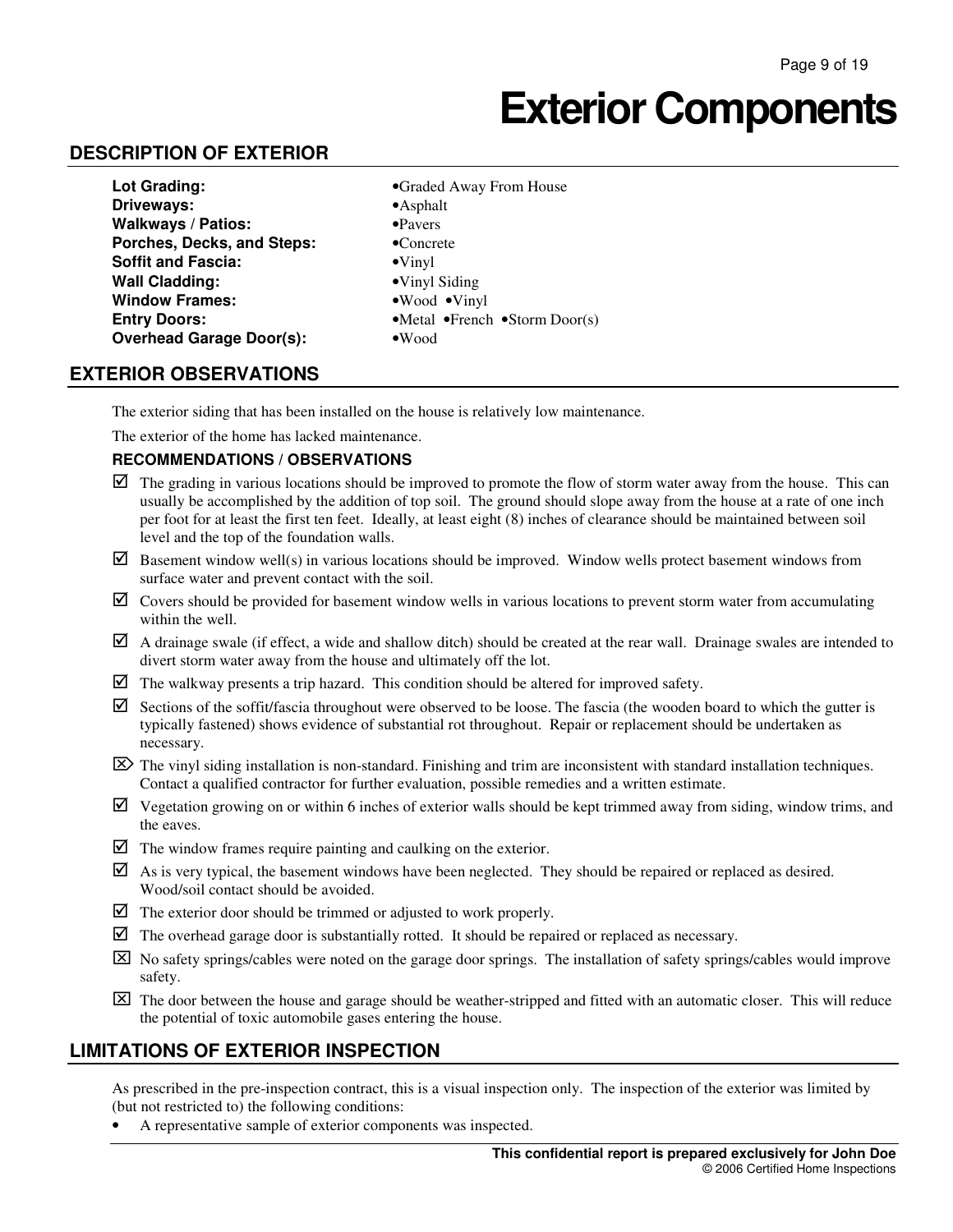- The inspection does not include an assessment of geological conditions and/or site stability.
- There was an absence of historical evidence due to the installation of new siding.
- Storage in the garage restricted the inspection.
- Interior finishes and/or insulation restricted the inspection of the garage.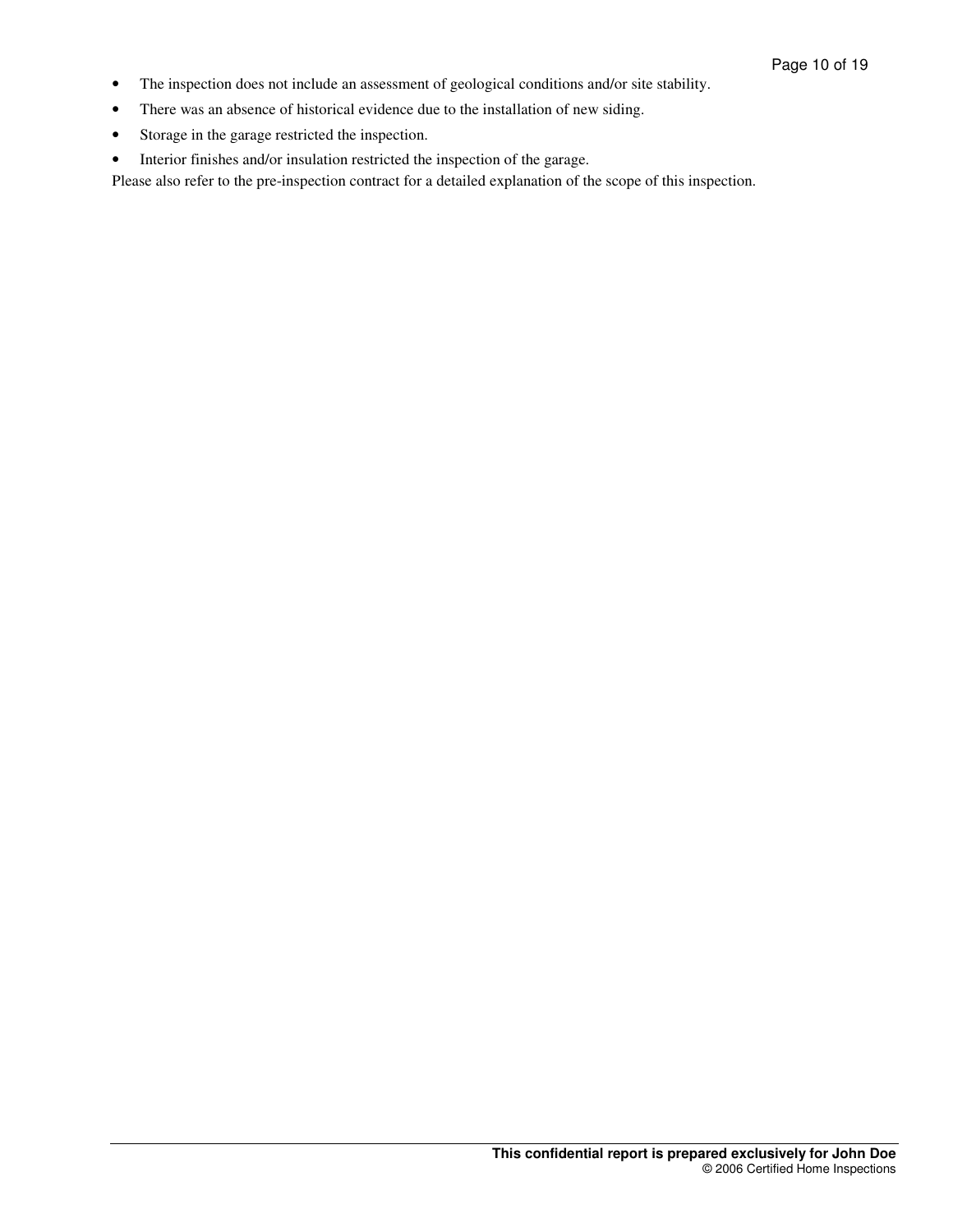# **Electrical System**

## **DESCRIPTION OF ELECTRICAL SYSTEM**

| <b>Size of Electrical Service:</b>        | •200 Amps, 120/240 Volt Main Service                             |  |
|-------------------------------------------|------------------------------------------------------------------|--|
| <b>Service Entrance Wires:</b>            | •Overhead •Aluminum                                              |  |
| <b>Main Disconnect:</b>                   | •Breakers •Located in the basement •Main Service Rating 200 Amps |  |
| <b>Service Ground:</b>                    | •Copper •Ground Rod Connection                                   |  |
| <b>Main Distribution Panel:</b>           | •Breakers •Located in the basement •Panel Rating 200 Amps        |  |
| <b>Branch/Auxiliary Panel(s):</b>         | $\bullet$ None visible                                           |  |
| <b>Distribution Wiring:</b>               | $\bullet$ Copper                                                 |  |
| <b>Receptacles:</b>                       | $\bullet$ Grounded                                               |  |
| <b>Ground Fault Circuit Interrupters:</b> | $\bullet$ None found                                             |  |

## **ELECTRICAL OBSERVATIONS**

The size of the electrical service is sufficient for typical single family needs. Dedicated 220 volt circuits have been provided for all 220 volt appliances within the home.

#### **RECOMMENDATIONS / OBSERVATIONS**

- ⌧ Loose wiring in the basement should be secured.
- $\boxtimes$  Improper electrical connections in the garage should be improved. All electrical connections should be made inside junction boxes fitted with cover plates.
- ⌧ An outlet in the garage is loose. It should be replaced.
- $\boxtimes$  The installation of the distribution wiring in the garage is non-standard. It is suspected that installation was performed by an amateur, rather than a licensed electrician.

#### **DISCRETIONARY IMPROVEMENTS**

The installation of ground fault circuit interrupter (GFCI) devices is advisable on exterior, garage, bathroom and some kitchen outlets. Any whirlpool or swimming pool equipment should also be fitted with GFCI's. A ground fault circuit interrupter (GFCI) offers protection from shock or electrocution.

## **LIMITATIONS OF ELECTRICAL INSPECTION**

As prescribed in the pre-inspection contract, this is a visual inspection only. The inspection does not include low voltage systems, telephone wiring, intercoms, alarm systems, TV cable, timers or smoke detectors. The inspection of the electrical system was limited by (but not restricted to) the following conditions:

- Electrical components concealed behind finished surfaces could not be inspected.
- Only a representative sampling of outlets and light fixtures were tested.
- Furniture and/or storage restricted access to some electrical components.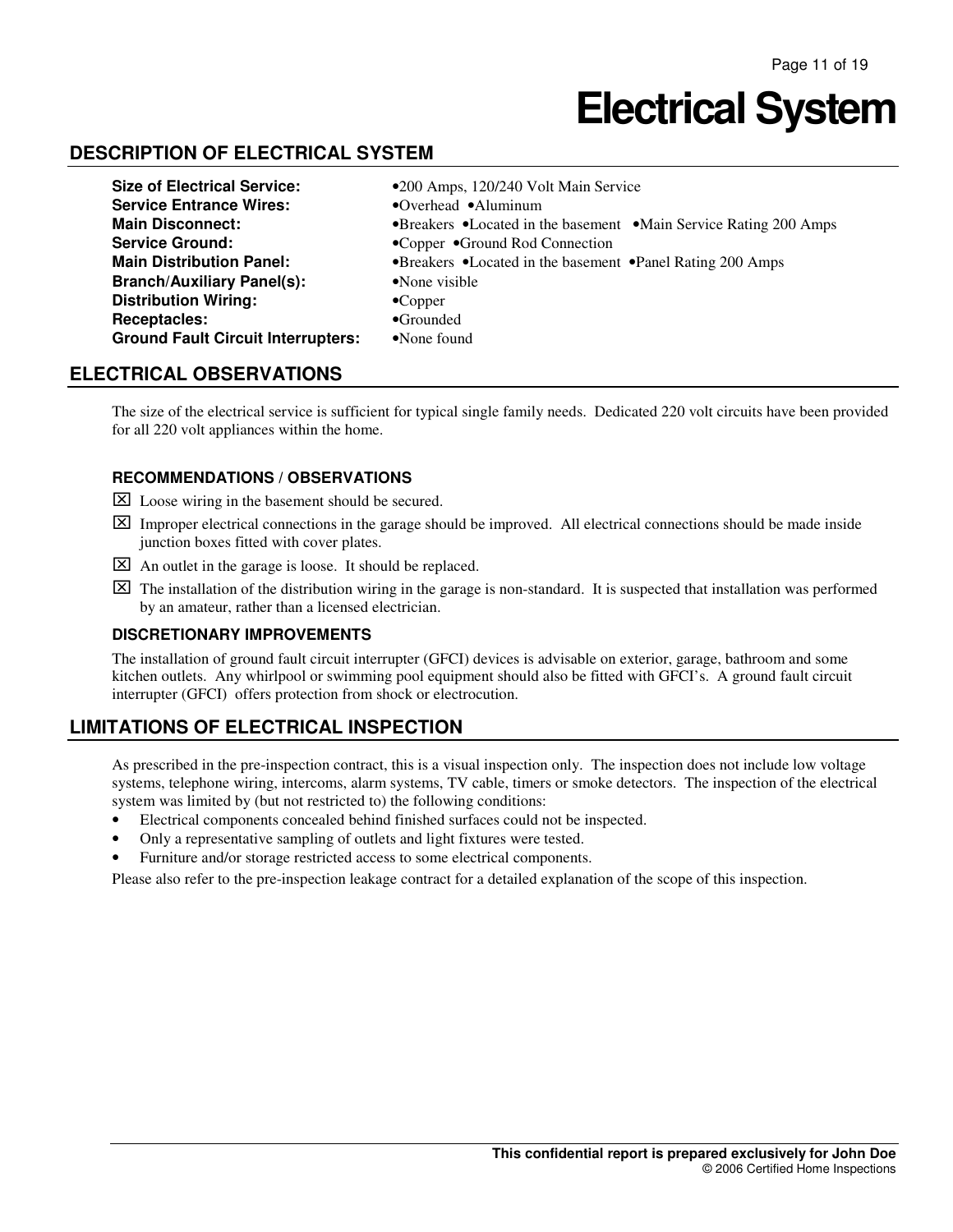# **Heating System**

## **DESCRIPTION OF HEATING SYSTEM**

| <b>Primary Energy Source:</b>                                 | $\bullet$ Oil                                                        |
|---------------------------------------------------------------|----------------------------------------------------------------------|
| <b>Heating System Type:</b>                                   | • Forced Air - Manufacturer: Unknown BTU Rating: Unknown # Of Zones: |
| <b>Heat Distribution Methods:</b><br><b>Other Components:</b> | $\bullet$ Ductwork                                                   |

## **HEATING OBSERVATIONS**

The furnace is estimated to be 9 years old. The typical life cycle for a unit such as this is 20-25 years. Some units will last longer; others can fail prematurely.

### **RECOMMENDATIONS / OBSERVATIONS**

- $\triangledown$  The heating system requires servicing. The dirty air filter should be replaced.
- $\boxtimes$  The installation of the oil supply line and flue for the furnace is inconsistent with standard installation techniques. Contact a qualified heating contractor for further evaluation and a written estimate.

## **LIMITATIONS OF HEATING INSPECTION**

As prescribed in the pre-inspection contract, this is a visual inspection only. The inspection of the heating system is general and not technically exhaustive. A detailed evaluation of the furnace heat exchanger is beyond the scope of this inspection. The inspection was limited by (but not restricted to) the following conditions:

• The adequacy of heat distribution is difficult to determine during a one time visit to a home.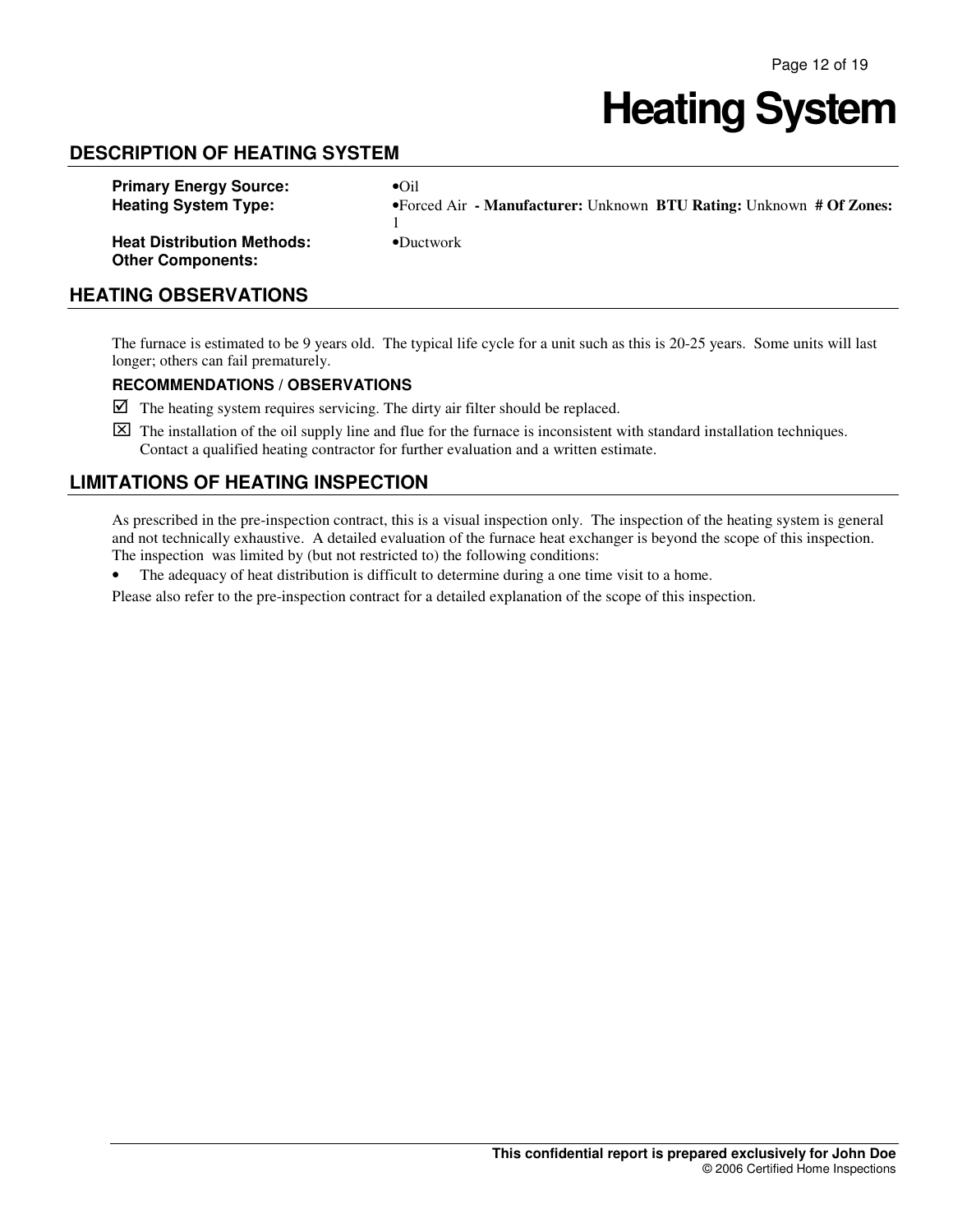# **Cooling / Heat Pump System**

## **DESCRIPTION OF COOLING / HEAT PUMP SYSTEM**

**Energy Source:** •**Electricity** •240 Volt Power Supply **System Type:** •Air Cooled Central Air Conditioning **- Manufacturer:** Lennox **Location:**  Exterior

**Other Components:**

## **SYSTEM OBSERVATIONS**

The compressor employed in the system is estimated to be 20+/- years old.

### **RECOMMENDATIONS / OBSERVATIONS**

- Damaged insulation on refrigerant lines should be repaired.
- $\Diamond$  As is not uncommon for homes of this age and location, the air conditioning system is older. It may require a slightly higher level of maintenance, and may be more prone to major component breakdown. Predicting the frequency or time frame for repairs on any mechanical device is virtually impossible.
- $\triangledown$  The outdoor unit of the air conditioning system requires cleaning.

 $\mathbb{Z}$  The temperature drop measured across the evaporator coil of the air conditioning system is lower than considered typical. This usually indicates that servicing is needed, given its age and current condition replacement may be necessary. A qualified heating and cooling technician should be consulted to further evaluate this condition and the remedies available for correction.

## **LIMITATIONS OF COOLING / HEAT PUMP SYSTEM INSPECTION**

As prescribed in the pre-inspection contract, this is a visual inspection only. Air conditioning and heat pump systems, like most mechanical components, can fail at any time. The inspection of the cooling system was limited by (but not restricted to) the following conditions:

- Window mounted air conditioning units are not inspected.
- The adequacy of distribution of cool air within the home is difficult to determine during a one-time inspection.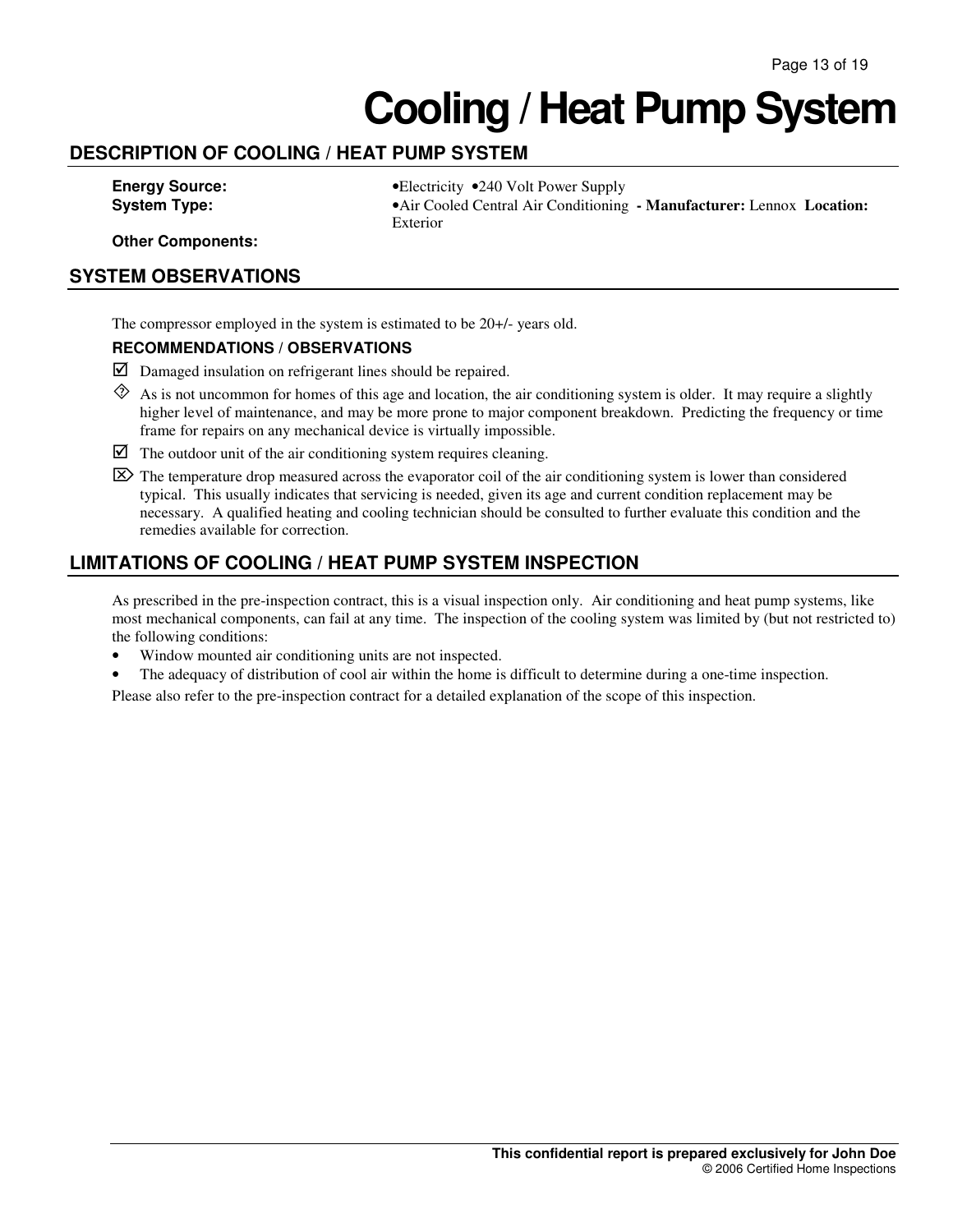# **Insulation / Ventilation**

## **DESCRIPTION OF INSULATION / VENTILATION**

- **Roof Cavity Insulation:** •None visible **Exterior Wall Insulation:** •Unknown **Basement Wall Insulation:** •None visible **Floor Cavity Insulation:** •None visible Air / Vapor Barrier(s): • • • • None Visible **Roof / Attic Ventilation:** • • • • • • • • • • • • • • Gable Vents
- **Attic Insulation:** •3+ inches Fiberglass in the main attic
	-
	- -
		-
	-
	-

## **INSULATION / VENTILATION OBSERVATIONS**

#### **RECOMMENDATIONS / ENERGY SAVING SUGGESTIONS**

- $\Diamond$  It would be wise to insulate the "rim joist" cavities in the basement.
- $\triangleright$  The attic insulation should be evened out in the main attic.
- $\triangleright$  Ideally, the attic access hatch in the main attic should be better insulated.
- $\triangledown$  The level of attic ventilation in the main attic should be improved. It is generally recommended that one (1) square foot of free vent area be provided for every one hundred and fifty (150) square feet of ceiling area. Proper ventilation will help to keep the house cooler during warm weather and extend the life of roofing materials. In colder climates, it will help reduce the potential for ice dams on the roof and condensation within the attic.
- $\boxtimes$  Evidence of extensive mildew was observed in the main attic. This condition is usually the result of insufficient ventilation. Contact a qualified contractor for remediation and adequate ventilation tyechniques.
- $\triangledown$  The passage of air between the attic soffit vents and the roof cavity in the main attic appears to be obstructed. "Baffles" should be provided to hold back insulation and allow for free movement of air within the roof space. This area should be further investigated and improved where necessary.
- $\boxtimes$  Exhaust vent pipes in the main attic should be insulated and vented to the building exterior.

## **LIMITATIONS OF INSULATION / VENTILATION INSPECTION**

As prescribed in the pre-inspection contract, this is a visual inspection only. The inspection of insulation and ventilation was limited by (but not restricted to) the following conditions:

- Insulation/ventilation type and levels in concealed areas cannot be determined. No destructive tests are performed.
- Potentially hazardous materials such as Asbestos and Urea Formaldehyde Foam Insulation (UFFI) cannot be positively identified without a detailed inspection and laboratory analysis. This is beyond the scope of the inspection.
- An analysis of indoor air quality is beyond the scope of this inspection.
- Any estimates of insulation R values or depths are rough average values.
- The attic was viewed from the access hatch only.
- Insulation within the roof cavity obstructed a view of structural members.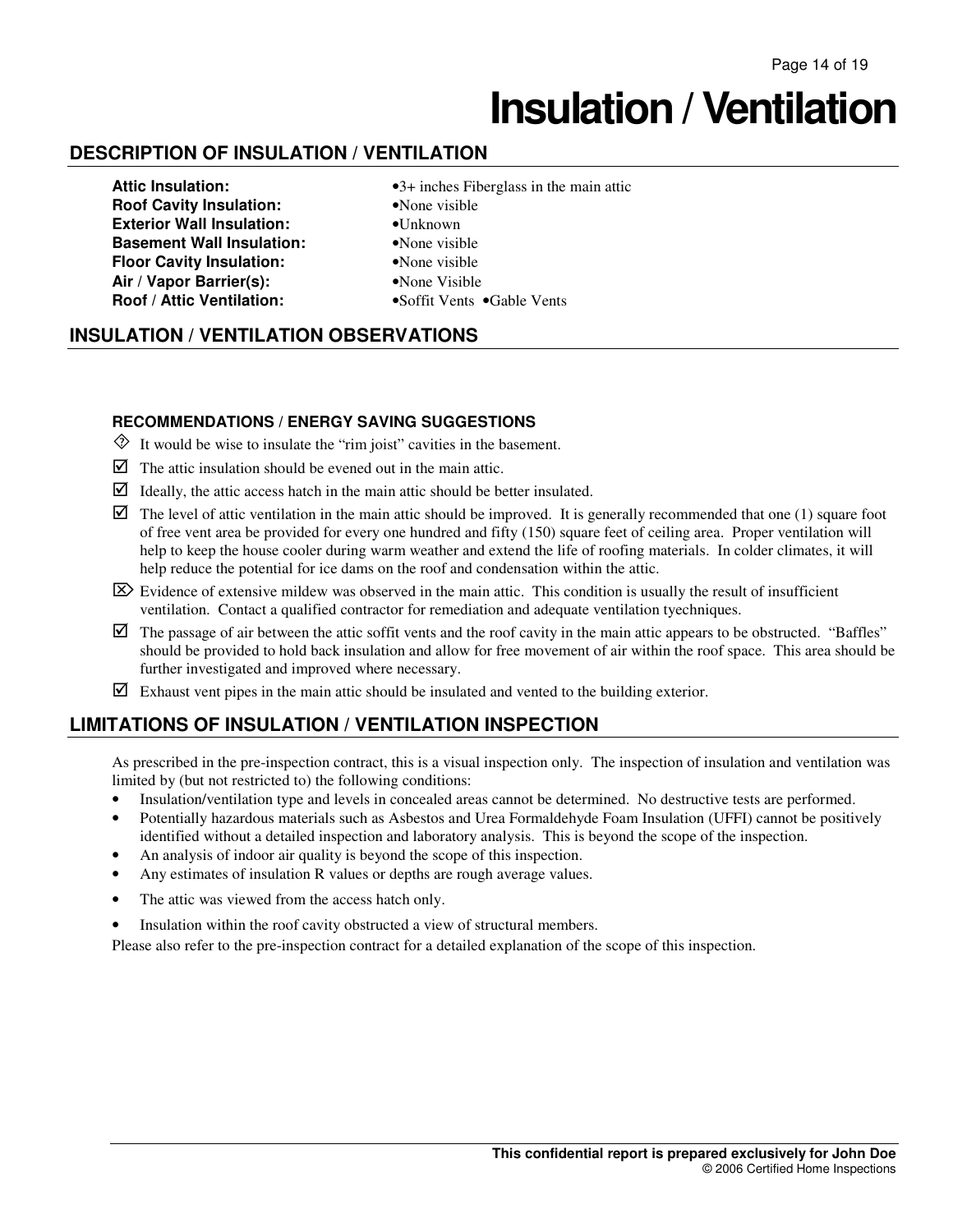# **Plumbing System**

## **DESCRIPTION OF PLUMBING SYSTEM**

| <b>Water Supply Source:</b>   | • Private Water Supply                                                  |
|-------------------------------|-------------------------------------------------------------------------|
| <b>Service Pipe to House:</b> | •Plastic •Service Pipe Size: 1 inch                                     |
| <b>Main Valve Location:</b>   | $\bullet$ Basement                                                      |
| <b>Supply Piping:</b>         | $\bullet$ Copper                                                        |
| <b>Waste Disposal System:</b> | • Private Sewage System (Reported by Real Estate Representative)        |
| Drain / Waste / Vent Piping:  | •Plastic •Galvanized Steel •Cast Iron                                   |
| <b>Cleanout Location:</b>     | $\bullet$ Basement                                                      |
| <b>Water Heater:</b>          | <b>Manufacturer:</b> General Electric •Approximately 40 gallon capacity |
|                               | •Approximate age: 1 years •Electric •Location: Basement                 |
| <b>Other Components:</b>      | $\bullet$ Sump Pump                                                     |

## **PLUMBING OBSERVATIONS**

The water heater is a relatively new unit. As the typical life expectancy of water heaters is 7 to 12 years, this unit should have several years of remaining life.

### **RECOMMENDATIONS / OBSERVATIONS**

- $\triangledown$  The installation of the waste piping in the basement is not workmanlike. Unsealed opening in the waste piping in the basement should be corrected. Disconnected plumbing was visible at the rear wall.
- $\triangleright$  The installation of the sump pump in the basement should be improved to ensure proper performance. The sump pit in the basement should be covered for improved safety. The sump pump piping is leaking at the rear wall.

#### **DISCRETIONARY IMPROVEMENTS**

Supply piping may be susceptible to freezing during extremely cold weather. Heating or insulating this pipe would be wise.

## **LIMITATIONS OF PLUMBING INSPECTION**

As prescribed in the pre-inspection contract, this is a visual inspection only. The inspection of the plumbing system was limited by (but not restricted to) the following conditions:

- Portions of the plumbing system concealed by finishes and/or storage (below sinks, etc.), below the structure, and beneath the yard were not inspected.
- Water quality is not tested. The effect of lead content in solder and or supply lines is beyond the scope of the inspection.
- An inspection of the sewage system is outside the scope of this inspection.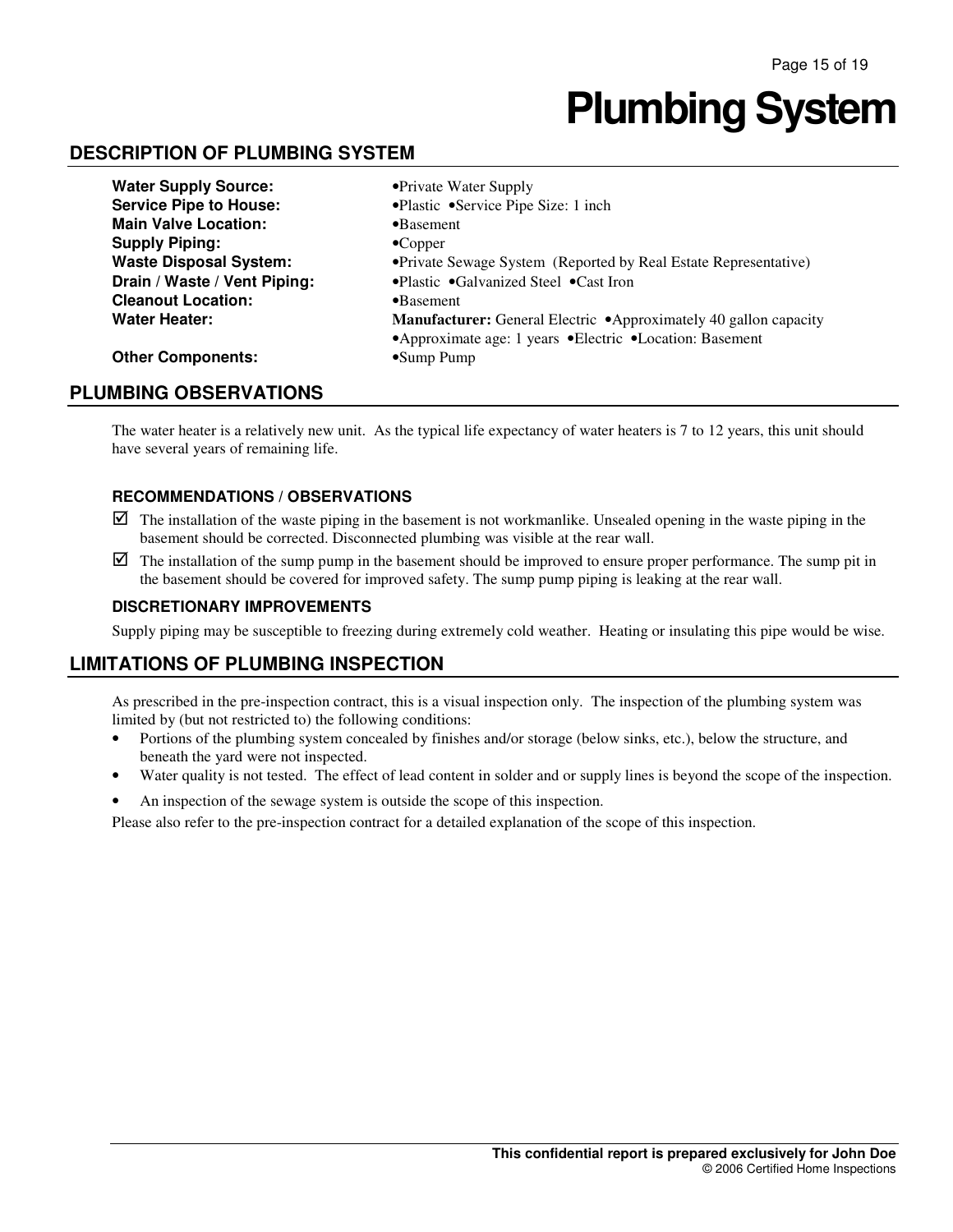# **Interior Components**

## **DESCRIPTION OF INTERIOR**

| <b>Wall Finishes:</b>             | •Drywall/Plaster                                                             |
|-----------------------------------|------------------------------------------------------------------------------|
| <b>Ceiling Finishes:</b>          | •Drywall/Plaster •Wood                                                       |
| <b>Floor Surfaces:</b>            | •Carpet • Tile • Vinyl/Resilient • Wood                                      |
| Doors:                            | $\bullet$ Hollow Core                                                        |
| <b>Window Styles and Glazing:</b> | •Casement •Double/Single Hung •Fixed Pane •Single Pane with Storm            |
|                                   | Window •Double Glazed                                                        |
| Fireplace(s):                     | $\bullet$ Gas                                                                |
| <b>Kitchen Appliances Tested:</b> | •Not Inspected                                                               |
| <b>Laundry Appliances Tested:</b> | •Not Inspected                                                               |
| <b>Laundry Facility:</b>          | •240 Volt Circuit for Dryer •120 Volt Circuit for Washer •Hot and Cold Water |
|                                   | Supply for Washer ●Waste Standpipe for Washer                                |
| <b>Other Components Tested:</b>   | •Smoke Detectors                                                             |
| <b>INTERIOR OBSERVATIONS</b>      |                                                                              |

#### **RECOMMENDATIONS / OBSERVATIONS**

- $\triangleright$  The floor tile is cracked in the kitchen.
- $\boxtimes$  The original wood frame windows in many locations are in disrepair. This is a common condition that does not necessitate immediate major repair. Trimming and adjustment, hardware improvements and glazing repairs would be logical long term improvements. In practice, improvements are usually made on an as needed basis only. The most important factor is that the window exteriors are well maintained to avoid rot or water infiltration.
- $\mathbb{Z}$  The installation of the vent free gas heater in the converted garage is suspect. Contact a qualified contractor for further evaluation, possible remedies and a written estimate.
- $\boxtimes$  For improved safety, it is recommended that a handrail be provided for the basement stairway.
- $\boxtimes$  The door at the top of the basement stairwell should open away from the stairs. It is recommended that this door be altered for improved safety.
- ⌧ The installation of smoke detectors outside sleeping areas is recommended.
- $\triangleright$  The clothes dryer should be vented to the building exterior.
- Lead based paint was in use until approximately 1978. According to the Federal Department of Housing and Urban Development, a lead hazard can be present in a house of this age. This can only be confirmed by laboratory analysis. An evaluation of lead in paint is beyond the scope of this inspection. For more information, consult the Environmental Protection Agency (E.P.A.) for further guidance and a list of testing labs in your area.
- $\otimes$  Radon gas is a naturally occurring gas that is invisible, odorless and tasteless. A danger exists when the gas percolates through the ground and enters a tightly enclosed structure (such as a home). Long term exposure to high levels of radon gas can cause cancer. *The Environmental Protection Agency (E.P.A.) states that a radon reading of more than 4.0 picocuries per liter of air represents a health hazard.* A radon evaluation is beyond the scope of this inspection (unless specifically requested). For more information, consult the Environmental Protection Agency (E.P.A.) for further guidance and a list of testing labs in your area.
- $\Diamond$  Carbon monoxide is a colorless, odorless gas that can result from a faulty fuel burning furnace, range, water heater, space heater or wood stove. Proper maintenance of these appliances is the best way to reduce the risk of carbon monoxide poisoning. For more information, consult the Consumer Product Safety Commission at 1-800-638-2772 (C.P.S.C.) for further guidance. It would be wise to consider the installation of carbon monoxide detectors within the home.

#### **DISCRETIONARY IMPROVEMENTS**

Operational smoke detectors are recommended outside sleeping areas within the home.

It is strongly encouraged that the dryer be vented to the building exterior.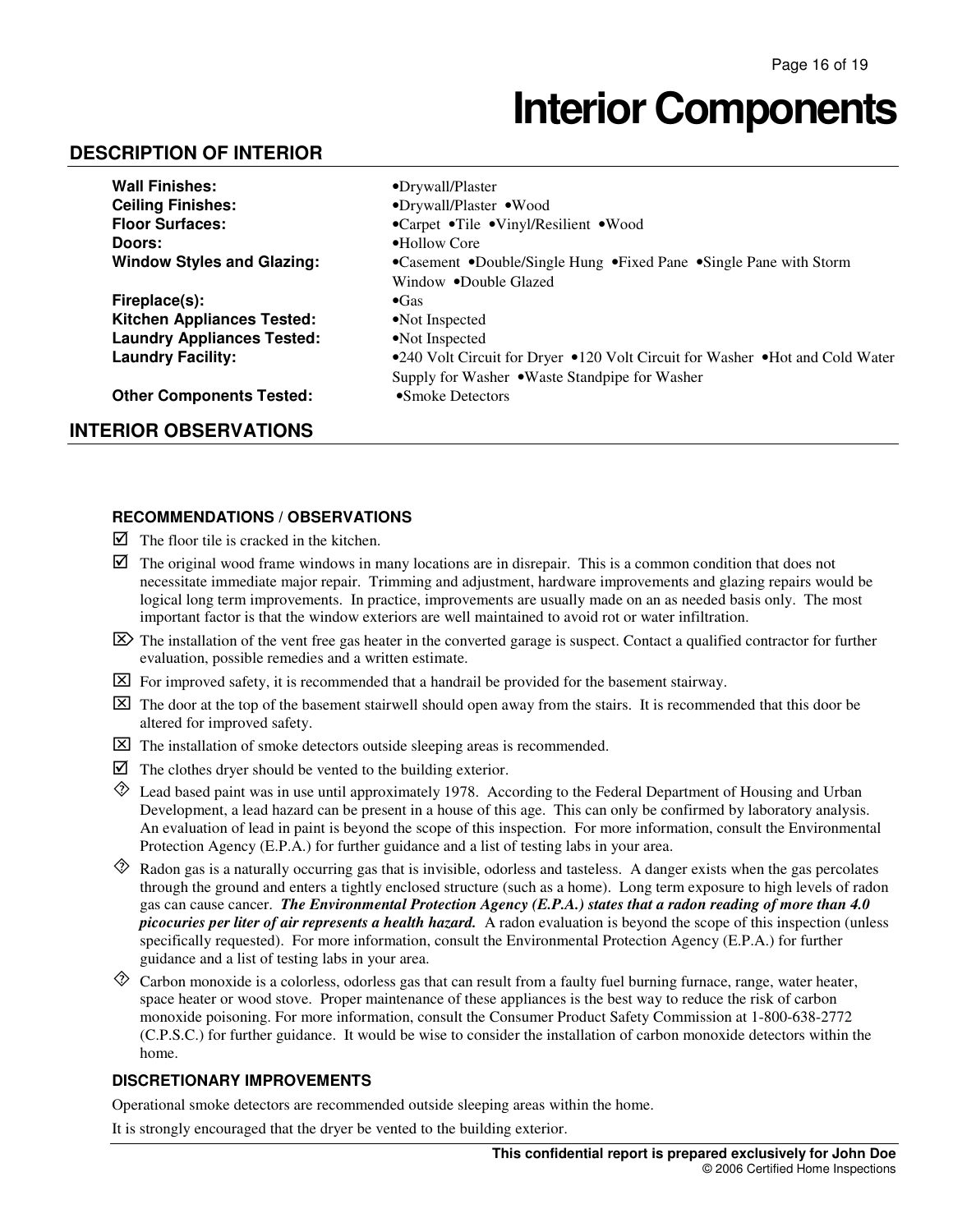## **LIMITATIONS OF INTERIOR INSPECTION**

As prescribed in the pre-inspection contract, this is a visual inspection only. Assessing the quality and condition of interior finishes is highly subjective. Issues such as cleanliness, cosmetic flaws, quality of materials, architectural appeal and color are outside the scope of this inspection. Comments will be general, except where functional concerns exist. No comment is offered on the extent of cosmetic repairs that may be needed after removal of existing wall hangings and furniture. The inspection of the interior was limited by (but not restricted to) the following conditions:

- Furniture, storage, appliances and/or wall hangings restricted the inspection of the interior.
- No access was gained to the wall cavities of the home.
- The dishwasher was not run for a full cycle.
- The washing machine faucets were not tested.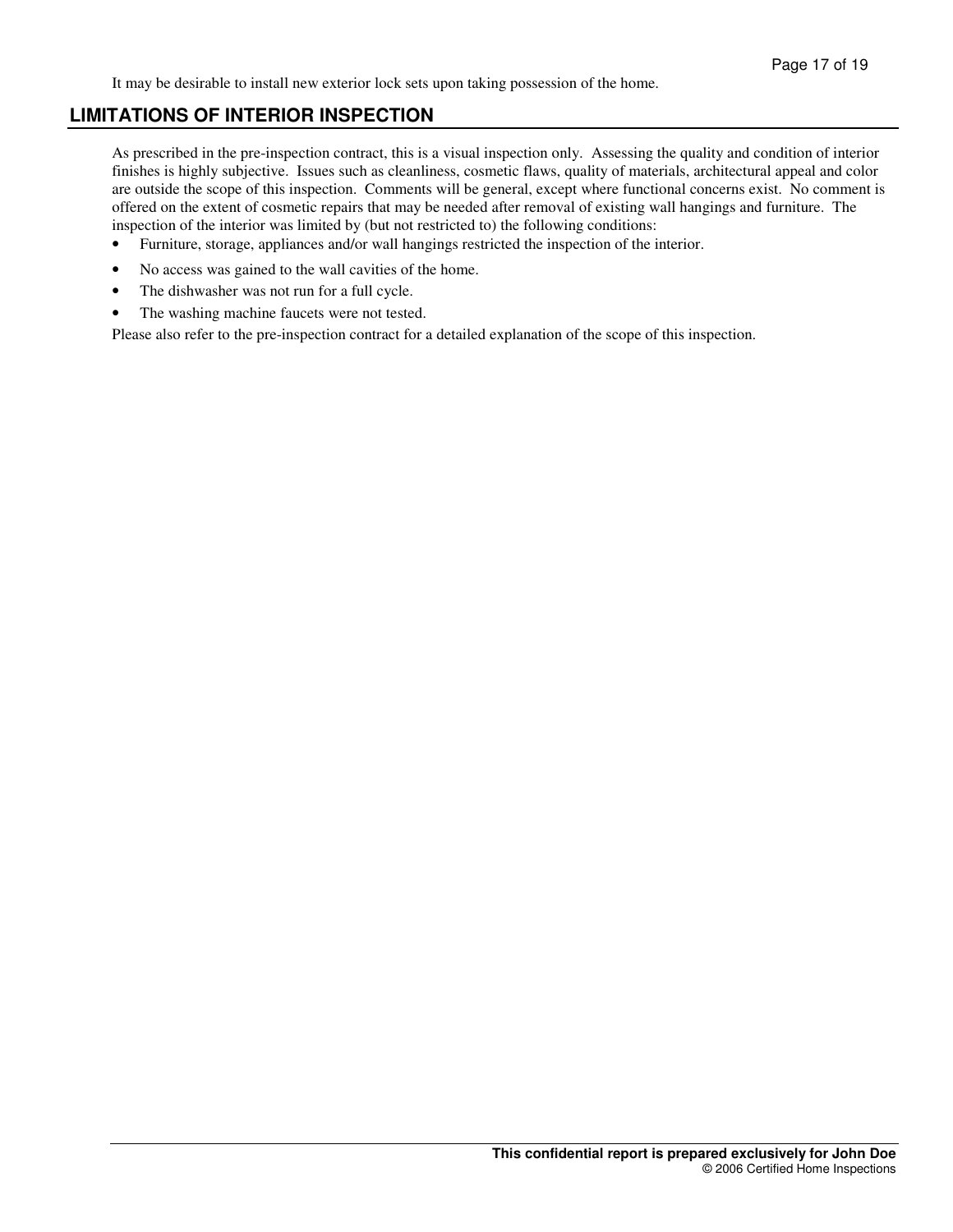# **Maintenance Advice**

### **UPON TAKING OWNERSHIP**

After taking possession of a new home, there are some maintenance and safety issues that should be addressed immediately. The following checklist should help you undertake these improvements:

- $\Box$  Change the locks on all exterior entrances, for improved security.
- Check that all windows and doors are secure. Improve window hardware as necessary. Security rods can be added to sliding windows and doors. Consideration could also be given to a security system.
- $\Box$  Install smoke detectors on each level of the home. Ensure that there is a smoke detector outside all sleeping areas. Replace batteries on any existing smoke detectors and test them. Make a note to replace batteries again in one year.
- $\Box$  Create a plan of action in the event of a fire in your home. Ensure that there is an operable window or door in every room of the house. Consult with your local fire department regarding fire safety issues and what to do in the event of fire.
- Examine driveways and walkways for trip hazards. Undertake repairs where necessary.
- Examine the interior of the home for trip hazards. Loose or torn carpeting and flooring should be repaired.
- Undertake improvements to all stairways, decks, porches and landings where there is a risk of falling or stumbling.
- $\Box$  Review your home inspection report for any items that require immediate improvement or further investigation. Address these areas as required.
- $\Box$  Install rain caps and vermin screens on all chimney flues, as necessary.
- Investigate the location of the main shut-offs for the plumbing, heating and electrical systems. If you attended the home inspection, these items would have been pointed out to you.

## **REGULAR MAINTENANCE**

#### **EVERY MONTH**

- $\Box$  Check that fire extinguisher(s) are fully charged. Re-charge if necessary.
- Examine heating/cooling air filters and replace or clean as necessary.
- Inspect and clean humidifiers and electronic air cleaners.
- $\Box$  If the house has hot water heating, bleed radiator valves.
- Clean gutters and downspouts. Ensure that downspouts are secure, and that the discharge of the downspouts is appropriate. Remove debris from window wells.
- Carefully inspect the condition of shower enclosures. Repair or replace deteriorated grout and caulk. Ensure that water is not escaping the enclosure during showering. Check below all plumbing fixtures for evidence of leakage.
- $\Box$  Repair or replace leaking faucets or shower heads.
- $\Box$  Secure loose toilets, or repair flush mechanisms that become troublesome.

#### **SPRING AND FALL**

- Examine the roof for evidence of damage to roof coverings, flashings and chimneys.
- $\Box$  Look in the attic (if accessible) to ensure that roof vents are not obstructed. Check for evidence of leakage, condensation or vermin activity. Level out insulation if needed.
- $\Box$  Trim back tree branches and shrubs to ensure that they are not in contact with the house.
- Inspect the exterior walls and foundation for evidence of damage, cracking or movement. Watch for bird nests or other vermin or insect activity.
- $\Box$  Survey the basement and/or crawl space walls for evidence of moisture seepage.
- □ Look at overhead wires coming to the house. They should be secure and clear of trees or other obstructions.
- Ensure that the grade of the land around the house encourages water to flow away from the foundation.
- Inspect all driveways, walkways, decks, porches, and landscape components for evidence of deterioration, movement or safety hazards.